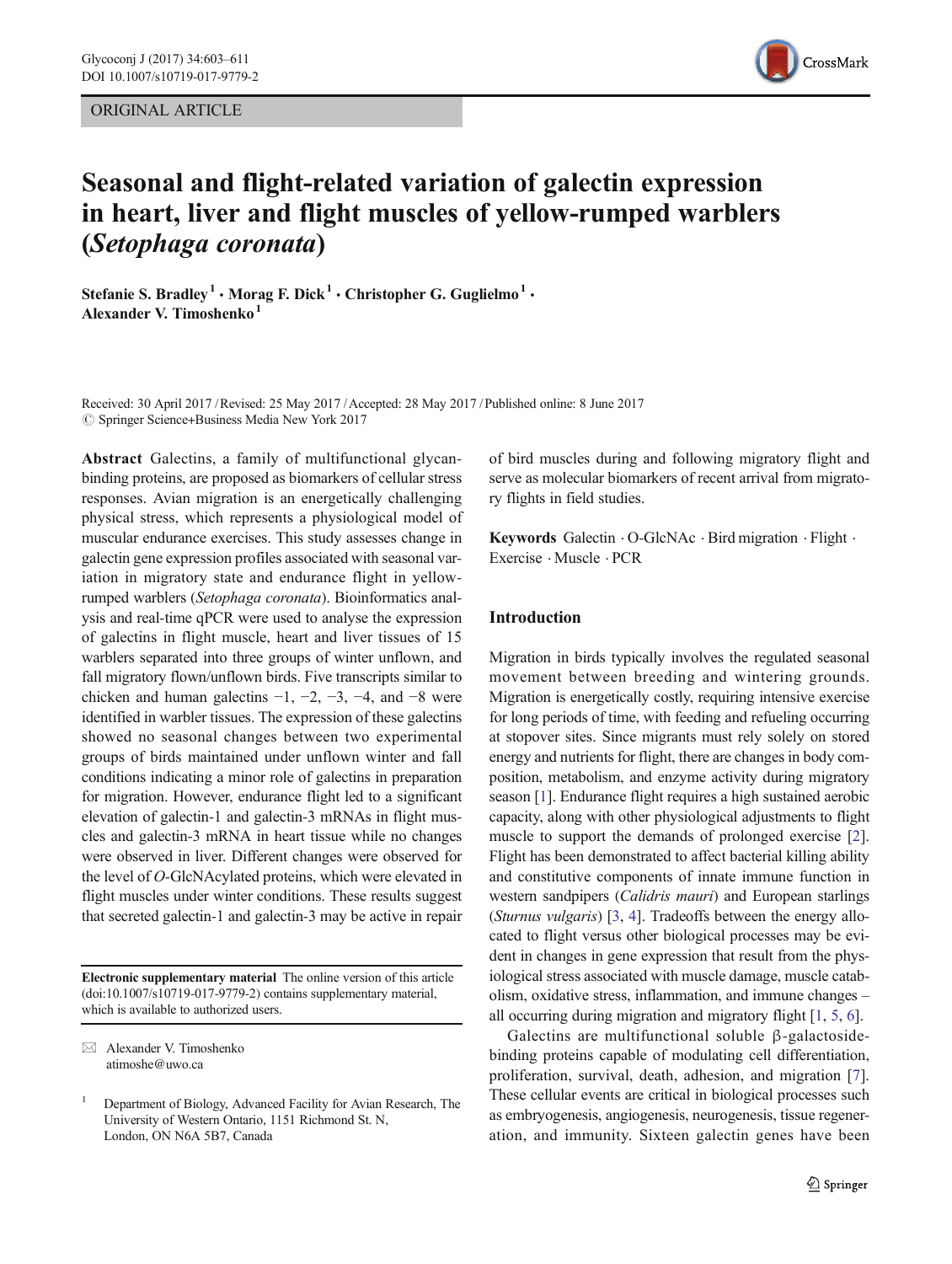described in animal kingdom, however, there are variations between species. For instance, twelve galectin genes (LGALS 1, 2, 3, 4, 7, 8, 9, 10, 12, 13, 14, 16) are expressed in human tissues [\[8](#page-7-0)], while only five galectins (CG-1A, CG-1B, CG-2, CG-3, and CG-8) are known in chicken tissues [[9\]](#page-7-0). Galectins are classified into three subfamilies depending on the architecture of carbohydrate-recognizing domains (CRDs). Proto-type galectins  $(-1, -2, -5, -7, -10, -11, -13, -14, -15,$  and  $-16)$ possess a single CRD and usually form homodimers, tandemrepeat galectins (−4, −6, −8, −9, and −12) contain two different covalently-linked CRDs, and chimera-type galectin-3 carries one CRD with an extended non-lectin N-terminal domain essential for oligomerization [\[7,](#page-7-0) [8,](#page-7-0) [10\]](#page-7-0). The expression patterns of galectin genes and proteins change substantially in cells exposed to stress such as hypoxia, oxidative stress, and ultraviolet light as well as under processes associated with tumorigenesis and inflammation, which implicate galectins as potential regulators and biomarkers for cellular stress responses [\[8](#page-7-0)]. The role of galectins as cellular stress regulators is supported by their ability to modulate both pro-survival and proapoptotic pathways [[11](#page-7-0)], the balance of which is essential for variety of physiological functions including those associated with physical activity and tissue development and regeneration. For instance, galectin-1 is required for skeletal muscle regeneration [\[12,](#page-7-0) [13\]](#page-7-0). This galectin is found within striated muscle tissues in association with sarcomeric actin on I bands [\[14\]](#page-7-0) and also co-localizes with actin in human platelets [[15\]](#page-7-0). Galectin-3 is a reliable biomarker of heart failure and myocardial fibrosis, which can be assessed in plasma and blood [[16\]](#page-7-0). Serum concentration of galectin-3 significantly increases in healthy marathon runners after endurance training [[17,](#page-7-0) [18\]](#page-7-0). There is evidence of galectin-2 and galectin-8 association with functions of smooth, skeletal, and cardiac muscles in different organisms [\[19](#page-7-0), [20\]](#page-7-0).

During bird migration, moderate muscle damage has been shown to occur in flight muscle of western sandpipers (Calidris mauri) and bar-tailed godwits (Limosa lapponica) [\[6](#page-7-0)]. Skeletal muscle is partially catabolized to act as a source of protein during long-distance migration [\[5](#page-7-0)]. Transcriptomic analysis has also shown that there are alterations in signaling pathways related to muscle satellite cell proliferation and differentiation during migration of yellow-rumped warblers (Setophaga coronata) as well as upregulation of several mechanisms that are implicated in galectin function such as the TNF signaling, apoptotic and phagocytic pathways [[21\]](#page-7-0). The regulation of these pathways may involve specific glycosylation of intracellular proteins at the hydroxyl group of their serine and threonine residues by N-acetylglucosamine termed O-GlcNAc modification or O-GlcNAcylation [\[22\]](#page-7-0). In particular, O-GlcNAcylation is a general mechanism associated with changes in nutrient metabolism [[23](#page-7-0)], cellular stress responses [[24\]](#page-7-0), and physical exercises [\[25](#page-7-0)–[28\]](#page-7-0), which control both localization and activity of O-GlcNAcylated proteins in cells [[29\]](#page-7-0). Whether this regulation can be applied to galectin functions is unknown, although at least galectin-1 was reported to undergo O-GlcNAc modification [[30](#page-7-0)]. The current knowledge about expression and functions of galectins in birds is mostly limited to the domestic chicken (Gallus gallus), where galectins CG-1A and CG-8 have been found to be associated with avian limb skeleton development and morphogenesis [\[31](#page-7-0)]. Given the multifunctionality of galectins and their mentioned association with muscle tissues, we hypothesized that galectins may change seasonally as birds change between migratory and resident states, and may be affected by acute endurance flight. In the present study, we identified galectin transcripts in tissues of yellow-rumped warblers and investigated the seasonal and flight-related changes in galectin expression profiles in flight muscles, heart, and liver. We demonstrate the potential significance of galectins as molecular biomarkers of bird migration and recent arrival for field studies in the context of persistent muscular load.

# Materials and methods

# Birds

Fifteen juvenile male yellow-rumped warblers (Setophaga coronata) were captured at Long Point, Ontario in September 2012, and housed at the Advanced Facility for Avian Research under a scientific collection permit from the Canadian Wildlife Service (CA0256), and an animal ethics protocol from the University of Western Ontario Animal Use Sub-Committee (#2010–216). The birds were kept at 21  $^{\circ}$ C on a natural fall photoperiod (12 h L: 12 h D) to maintain the fall migratory state. For the migratory flown treatment (MF group) 5 birds were flown individually at night for four hours in a wind tunnel designed for avian flight studies (8 m/s, 15 °C, 4 h flight  $\sim$ 115 km) to simulate an endurance flight. Five birds were sampled at the time of lights-off for the migratory unflown treatment (MU group). After the flight experiments were complete, 5 birds were kept under shorter daylight hours to induce a non-migratory, winter condition (9 h L: 15 h D). After 60 days on the winter photoperiod, these birds were sampled at lightsoff for the winter unflown treatment (WU group). Immediately after flight or at lights-off birds were killed by decapitation under isoflurane anaesthesia so that tissue samples could be snap-frozen with liquid nitrogen, and stored at -80 °C.

#### Validation of galectin transcripts and PCR primers design

A de novo muscle transcriptome from the warblers was assembled using Trinity Software, and submitted to the KEGG to obtain gene identifiers [[21](#page-7-0)]. The gene identifiers were screened for galectin genes versus chicken galectins, which generated the potential avian galectin transcript sequences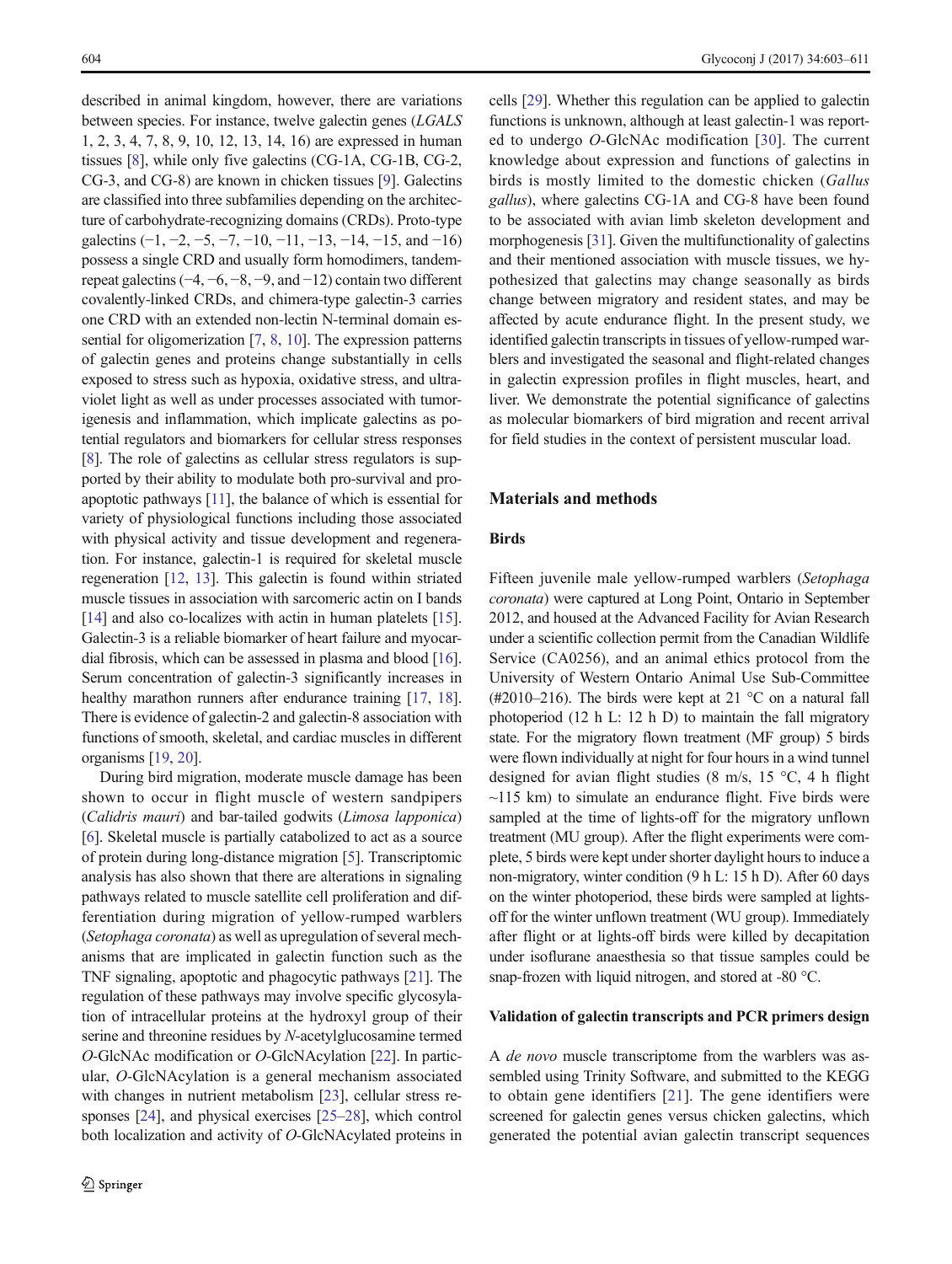<span id="page-2-0"></span>used in this study (Fig. S1, Supplementary Materials). The validation of LGALS4 sequence was based on human LGALS4 since a chicken homolog is not available. The alignment of galectin transcripts to the coding DNA sequences (CDSs) of known human and chicken galectins was performed using the Clustal Omega tool ([http://www.ebi.ac.uk/](http://www.ebi.ac.uk/Tools/msa/clustalo) [Tools/msa/clustalo/](http://www.ebi.ac.uk/Tools/msa/clustalo)). The validated sequences were used to design oligonucleotide primers for LGALS1, LGALS2, LGALS3, LGALS4, and LGALS8 using the Primer-BLAST online software [\[32](#page-7-0)] for conventional and real-time PCR (Table 1). The primers were ordered from BioCorp UWO OligoFactory (Department of Biochemistry, The University of Western Ontario).

## RNA isolation and cDNA synthesis

Total RNA was extracted from 50 to 100 mg of frozen tissues using TRIzol reagent (Ambion, Life Technologies) and glass homogenizer as per the manufacturer protocol and quantified with a NanoDrop 2000C spectrophotometer. The 260 nm/ 280 nm ratio of all purified RNA samples was ~1.9 and RNA integrity was confirmed by agarose gel electrophoresis in the presence of ethidum bromide by checking the 18S and 28S ribosomal RNA bands. cDNA synthesis was carried out in 20 μl reaction volume containing 1 μg of RNA and all required components of the Maxima First Strand cDNA Synthesis Kit for RT-qPCR (Thermo Scientific, cat. #K1642).

# Conventional end-point PCR, gel electrophoresis, and sequencing of PCR amplicons

Conventional PCR and DNA sequencing were done to ensure the quality of primers and identity PCR amplicons. The endpoint PCR was performed in T100™ Thermal Cycler (BioRad) in a 50 μl reaction mix containing 1 μl of original cDNA and all components of the 2X Taq FroggaMix (FroggaBio, cat. #FBTAQM) using the following regime: an initial denaturation step of 3 min at 94 °C followed by 35 cycles at 94 °C for 30 s, 56 °C for 30 s, and 72 °C for 60 s with the final step of 5 min at 72 °C. PCR amplicons were separated by electrophoresis on a 2% agarose gel in the presence of SYBR® Safe DNA Gel Stain (Invitrogen) and the gels were viewed and imaged using a Molecular Imager GelDoc XRT (BioRad). The single bands with confirmed sizes were excised; PCR amplicons were purified using a gel/PCR DNA Fragments Extraction Kit (Geneaid, cat. #DF100) and sequenced at the DNA Sequencing Facility (Robarts Research Institute, London, Ontario).

#### Real-time quantitative PCR (qPCR)

qPCR was performed in a Rotor-Gene 6000 Real-Time Rotary Thermocycler (Corbett Life Science, Concorde, NSW, Australia) using SensiFAST SYBR No-ROX Kit (Bioline, #BIO-98002) as per the manufacturer protocol. The reaction volume was 20 μl with 1 μl of a 10-fold diluted cDNA and three technical replicates were used for each sample. The expression of galectin genes was quantified by the  $\Delta\Delta$ Ct method using GAPDH (glyceraldehyde 3-phosphatedehydrogenase) as a housekeeping gene and shown as a fold change to MU samples. We were unable to validate a stable housekeeping gene for heart that could include the winter samples and so no seasonal comparisons were made for heart.

#### Tissue lysate preparation and protein quantification

Frozen flight muscle tissue samples were weighed (6 to 47 mg range) and lysed with RIPA buffer (10 mM Tris•HCl, pH 8, 1% Triton X-100, 0.1% SDS, 0.5 mM EGTA, 0.1% sodium deoxycholate, 140 mM NaCl) containing six protease/ phosphatase inhibitors (1 mM PMSF, 1 mM  $Na<sub>3</sub>VO<sub>4</sub>$ , 1 mM AEBSF, 5 mM EDTA, 50  $\mu$ M leupeptin and 1  $\mu$ M pepstatin) at 1:19 ratio (mg tissue: ml buffer) on ice. Briefly, tissue samples were minced with small scissors, ground with a plastic

Table 1 The list and properties of oligonucleotide primers for qPCR designed to detect the expression of specific transcripts in yellow-rumped warblers (Setophaga coronata) tissues

| Gene symbol        | Transcript ID       | Primer sequence, $5' > 3'$ (Forward, Reverse) | Annealing positions | Amplicon size, bp |
|--------------------|---------------------|-----------------------------------------------|---------------------|-------------------|
| LGALS1             | comp39822 c0 seq1   | F GGATGTTGAGCCTGGTGAGT                        | 59–78               | 125               |
|                    |                     | R AGTCAAAGCGAGGGTTGAAA                        | $164 - 183$         |                   |
| LGALS <sub>2</sub> | $comp95053$ c0 seq7 | F TCCAAGTGCTCCGATTCCTG                        | 919-938             | 173               |
|                    |                     | <b>R TAGGTGATGTTGCGGTAGCC</b>                 | $1091 - 1072$       |                   |
| LGALS3             | comp83947 c0 seq1   | F CCCAGGACAACCATCCAGTG                        | 418-437             | 197               |
|                    |                     | <b>R TTGGGTTGGGGTTCACAGTC</b>                 | 614-595             |                   |
| LGALS4             | comp94371 c1 seq4   | F CTTCAAGGTGTTTGCCGAGG                        | 1108-1127           | 109               |
|                    |                     | R GTAGGACAGGACCACATCGC                        | 1216-1197           |                   |
| LGALS8             | $comp97633$ c1 seq1 | <b>F GCACTTGCTGCTCTACAACC</b>                 | 590-609             | 124               |
|                    |                     | R CGATGGCTGAGAGCCTTGTA                        | 713-694             |                   |
| <b>GAPDH</b>       | comp90806 c0 seq4   | F TCCCGAAGCGGTAAAGATGG                        | $18 - 37$           | 181               |
|                    |                     | R CCGGAAGTGGCCATGAGTAG                        | 198-179             |                   |
|                    |                     |                                               |                     |                   |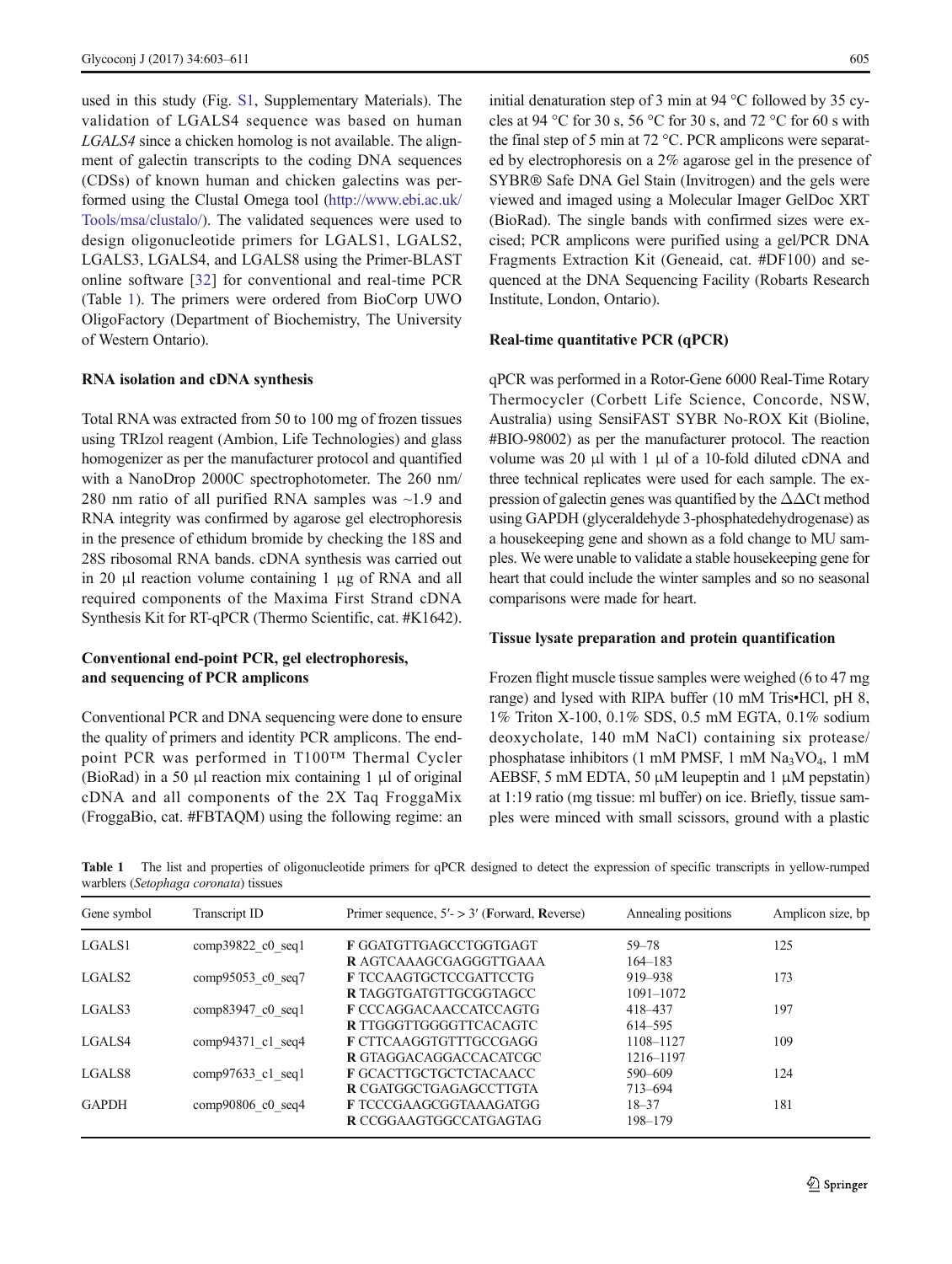pestle in 1.5 ml Eppendorf tubes, and sonicated  $3 \times 25$  sec with a MicrosonTM XL-2000 Ultrasonic Liquid Processor (Qsonica). The homogenates were centrifuged at 15,000 g for 15 min, 4 °C and the supernatants were used for further analysis. Protein concentration was determined using the DC™ Protein Assay Kit from Bio-Rad as per the manufacturer protocol for microplates.

## Immunodot blot assay for global O-GlcNAc

Proteins (4 μg per well, 6 technical replicates) were immobilized onto a nitrocellulose membrane (GE Healthcare, cat. #10401396) using the Bio-Dot® Microfiltration Apparatus (Bio-Rad) as per the manufacturer protocol. The membrane was exposed consequentially overnight at 4 °C to mouse monoclonal pan-specific O-linked Nacetylglucosamine primary antibody RL2 (ThermoScientific, cat. #MA1-072, dilution 1:1000) and for 1 h at room temperature to horseradish peroxidase-conjugated goat anti-mouse secondary antibody (Santa Cruz Biotechnology, cat. #sc-2005, dilution 1:10,000). Luminata™ Forte Western HRP Substrate (Millipore) was used for chemiluminescence detection of immunodots, which were visualized in the ChemiDoc® XRS system (Bio-Rad) and quantified as per Dot Blot Analysis protocol of ImageJ (Rasband, W.S., ImageJ, U. S. National Institutes of Health, Bethesda, Maryland, USA, [https://imagej.nih.gov/ij/,](https://imagej.nih.gov/ij) 1997–2016).

#### Statistical analysis

Data were analyzed with SAS® version 9.4 (SAS Institute INC., Cary, NC) with t-tests because we were specifically interested in examining seasonal change (MU versus WU) and the acute response to flight (MU versus MF). Muscle and heart galectin expression was log transformed to achieve a normal distribution, and untransformed values are reported. All results are presented as means  $\pm$  SEM,  $n = 5$  per group except for MF muscle and MU heart groups where we were unable to isolate high quality RNA from one individual and as a result  $n = 4$ . Pearson correlation was used to compare galectin expression within tissues. Statistical significance was set at  $p < 0.05$ .

# Results

To study the expression of galectin transcripts in tissues of yellow-rumped warblers, we designed appropriate primers for qPCR based on the flight muscle transcriptome (Table [1\)](#page-2-0). BLAST analysis of these oligonucleotides revealed a 100% identity within many predicted and confirmed galectin mRNA regions of other bird species such as finches, crows, sparrows, cranes, flycatchers, and others (Table S1,

Supplementary Materials). These results indicate a high level of conservation between avian galectins at the genetic level and validate a broader usefulness of the select galectin primers for various bird species.

Bioinformatics analysis of whole tentative galectin transcripts from the *de novo* muscle transcriptome of warblers revealed a relatively high level of homology (>70% identity scores) with the CDSs of chicken galectin genes (Table [2\)](#page-4-0). Remarkably, the high identity score of 88.15% was noticed for galectin-1 warbler transcript and chicken galectin CG-16 or CG-1A, which represents an isoform of galectin-1 expressed in embryonic thigh/pectoral muscles [[33](#page-7-0), [34\]](#page-7-0). The homology of warbler galectin transcripts with human galectins was lower and scored at approximately 60%. Although no chicken galectin-4 was reported in literature, the tentative warbler galectin-4 transcript also showed strong homology (69% query cover by nucleotide BLAST) to a predicted avian galectin-4 mRNA from ground tits (Pseudopodoces humilis) (XM\_014262618.1).

All five galectin transcripts (LGALS1, LGALS2, LGALS3, LGALS4, and LGALS8) were readily detected by qPCR in flight muscle tissues of yellow-rumped warblers and their identity was confirmed by agarose gel electrophoresis (Fig. [1\)](#page-4-0) and DNA sequencing analysis (data not show). In flight muscle (Fig. [2a](#page-4-0)), there was no significant seasonal effect on the expression of all galectins or flight related variation for galectins  $-2$ ,  $-4$  or  $-8$  (all  $t < 1.55$ ,  $P > 0.164$ ). However, LGALS3 significantly increased ( $t = 2.57$  P = 0.037) and LGALS1 tended to increase  $(t = 1.93, P = 0.095)$  during flight. Since muscle LGALS1 did not differ between WU and MU samples we combined them for comparison to flown birds. With this larger sample size LGALS1 was significantly elevated during flight ( $t = 2.30$  $t = 2.30$  $t = 2.30$ ,  $P = 0.040$ ). In the heart (Fig. 2b) LGALS1, LGALS2, LGALS3, LGALS4, and LGALS8 expression was not affected by flight (all  $t < 1.49, P > 0.181$ ), but LGALS3 increased during flight ( $t = 3.02$ ,  $P = 0.020$ ). No galectin transcripts varied between seasons or with flight in liver (Fig. [2](#page-4-0)c; all  $t < 1.64$ ,  $P > 0.140$ ).

To determine potential co-regulation among galectin types we explored the correlations among galectin expression within individuals (Tables S2-S4, Supplementary Materials). Only three significant relationships emerged (Fig. [3\)](#page-5-0). In the muscle LGALS1 was positively related to LGALS4 ( $r = 0.684$ ,  $P = 0.007$ ). In the liver LGALS4 was positively related to LGALS1 ( $r = 0.644$ ,  $P = 0.010$ ) and to LGALS2 ( $r = 0.577$ ,  $P = 0.024$ .

Lastly, we assessed the level of O-GlcNAc in flight muscles as a cellular sensor for metabolic status associated with different types of physical load and nutrient deficiency [\[23,](#page-7-0) [28,](#page-7-0) [35](#page-7-0)]. Immunodot blot assay revealed that there was a significant ( $P = 0.022$ ) increase in the O-GlcNAc level in WU samples versus both MF and MU samples while no differences were detected between flown and unflown fall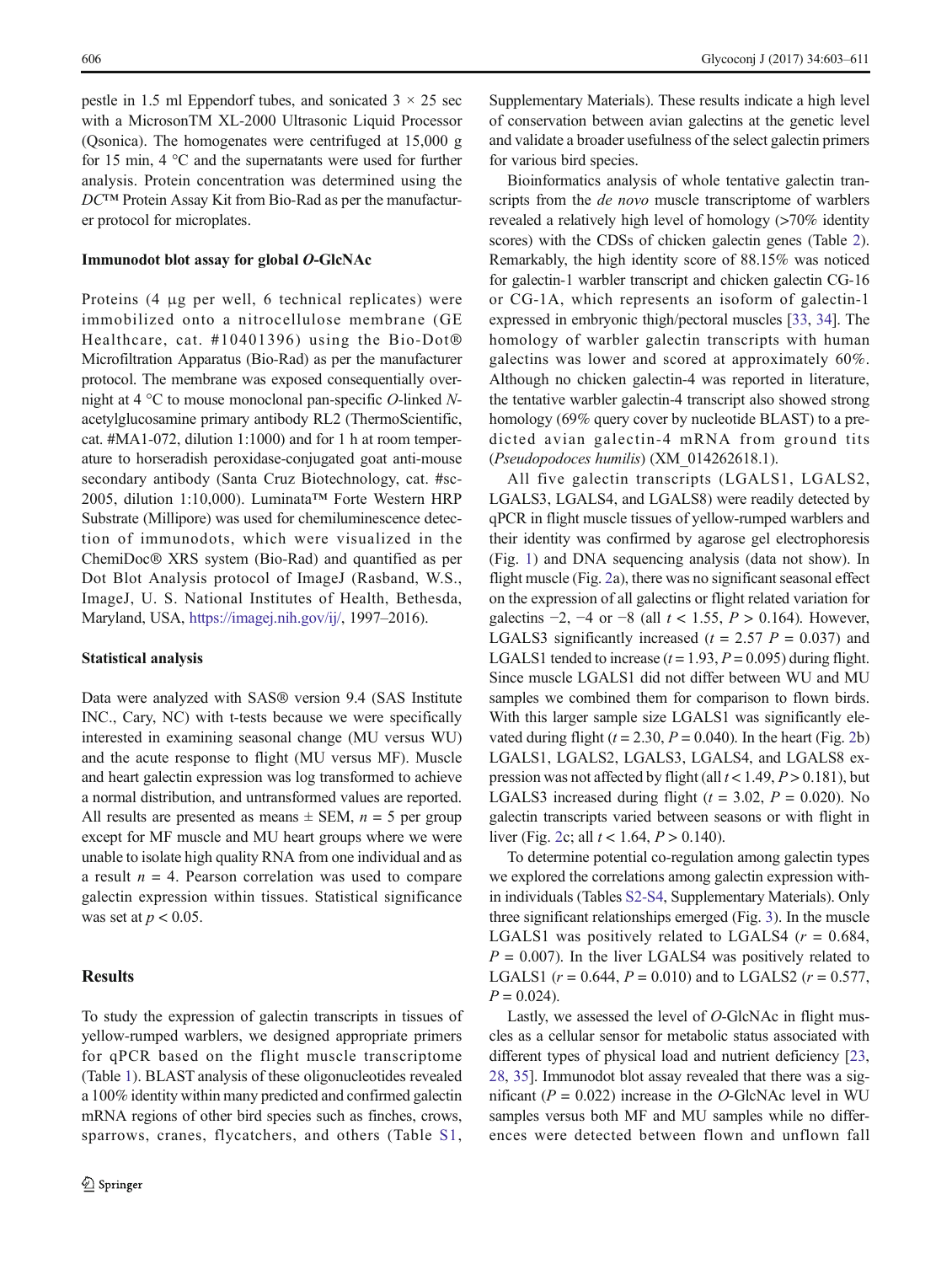<span id="page-4-0"></span>Table 2 Percent identity scores (Clustal Omega alignment) of warbler galectin transcripts versus the coding DNA sequences of chicken and human galectins. NCBI reference sequences or transcript identifiers are specified in brackets

| Galectin           | Setophaga coronata | Gallus gallus           | Homo sapiens         |
|--------------------|--------------------|-------------------------|----------------------|
| LGALS1             | 100% (K06830)      | 58.33% (NM 205495.1)    | 64.94% (NM 002305.3) |
|                    |                    | 88.15% (NM 206905.1)*   | 63.25% (NM 002305.3) |
| LGALS <sub>2</sub> | 100\% (K10090)     | 73.13% (XM 015288417.1) | 58.65% (NM 006498.2) |
| LGALS3             | 100% (K06831)      | 72.55% (NM 001302800.1) | 61.84% (NM 002306.3) |
| LGALS4             | 100% (K10091)      | Not available           | 60.28% (NM 006149.3) |
| LGALS8             | 100% (K06832)      | 73.70% (NM 001010843.1) | 56.24% (NM 201543.2) |

\*Chicken LGALS1 paralog known as CG-16 (CG-1A)

conditions (Fig. [4\)](#page-5-0). These observations suggest that in contrast to galectin expression, O-GlcNAcylation in bird tissues is regulated in a circadian- or seasonal (winter versus fall conditions)- dependent manner.

# **Discussion**

Galectins comprise a complex network of soluble proteins, which are found both outside cells and in different subcellular compartments (cytosol, mitochondria, and nucleus), where they regulate diverse cellular processes including, but not limited to cell growth, survival, apoptosis, cell migration, adhesion, signaling, and pre-mRNA splicing [[7,](#page-7-0) [8](#page-7-0)]. Different galectin family members also show differential expression among tissues, highlighting an additional level of their regulatory capacity [\[36](#page-7-0)]. As a comparative reference, human muscle tissues express high mRNA and protein levels of galectin-1, galectin-3, and galectin-8 and very low or negligible levels of galectin-2 and galectin-4. Functions and tissue-specific distribution of galectins in avian tissues are relatively less studied except for *Gallus gallus* as a model system [[9](#page-7-0), [31](#page-7-0)], which has inherent limitations and does not serve as a good model to study ecophysiological and biochemical aspects of migration in birds. Our study revealed expression of five galectin



Fig. 1 End-point RT-PCR detection of galectin transcripts in muscle tissues of yellow-rumped warblers (Setophaga coronata). All PCR amplicons show expected sizes: 1, DNA ladder (50–500 bp Low Range DNA Marker, Bio Basic, cat. # GM305), 2 – GAPDH (181 bp), 3 – LGALS1 (125 bp),  $4 -$ LGALS2 (173 bp),  $5 -$ LGALS3 (197 bp),  $6 -$ LGALS4 (109 bp), and 7 – LGALS8 (124 bp)



transcripts in flight muscles, heart, and liver, which have a high homology with chicken LGALS1, LGALS2, LGALS3, LGALS8 and human LGALS4. Overall, we noticed no

Fig. 2 Differential expression of galectin transcripts in three different tissues of yellow-rumped warblers (Setophaga coronata). The data are presented as ΔΔCt values calculated for each sample with normalization to GAPDH as a housekeeping gene and to the galectin gene expression in the migratory unflown group of birds. Bars show means  $\pm$  SEM of 4–5 biological replicates. \*P < 0.05, Student's t-test, two-tailed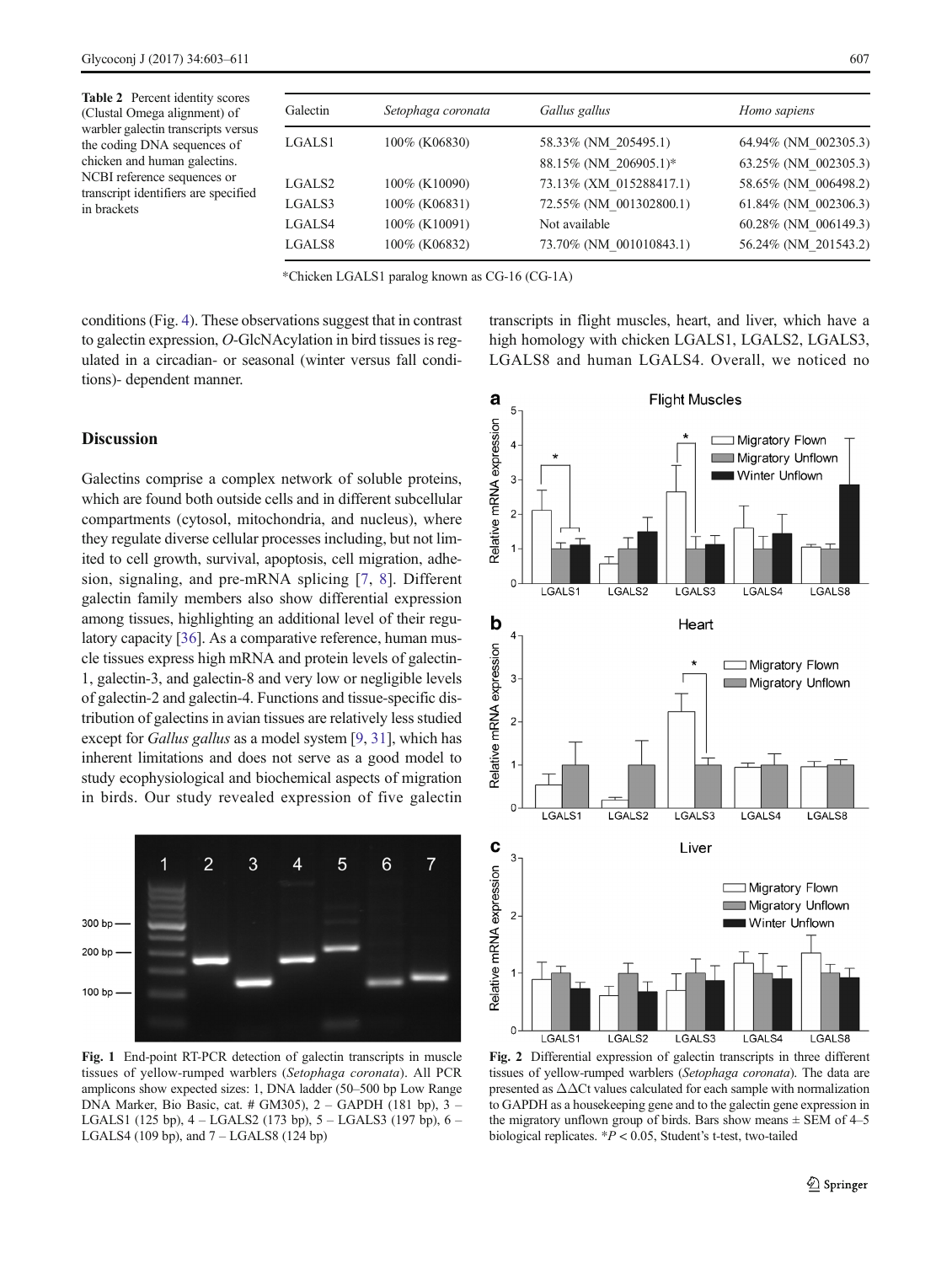<span id="page-5-0"></span>Fig. 3 Significant correlations between galectin gene expression in bird tissues. The data present all measurements of LGALS1 versus LGALS4 ( $n = 14$ ) in flight muscles and LGALS1 and LGALS2 versus LGALS4 in liver  $(n = 15)$  regardless of seasonal or migratory status



seasonal differences (winter versus migratory unflown groups) in the expression of these galectins in all studied tissues, which indicates no anticipatory up- or down-regulation of galectins in preparation for migration. However, we observed elevation of LGALS1 and LGALS3 in muscle tissues with flight, showing an acute response which may be involved in repair processes after a bird arrives at stopover. Galectins −2, −4, and −8 mRNAs showed a stable expression regardless of the tissue tested (flight muscle, heart, or liver). These findings suggest that regulation and functions of different galectins in migration of birds are complex and that only



Fig. 4 Global O-GlcNAc levels in flight muscle tissues of yellowrumped warblers (Setophaga coronata). The data present the integrated density of 84 immunodots (6 technical replicates of 14 tissue samples) as a percentage of the total measured using the gel analysis procedure of ImageJ ([rsb.info.](http://rsb.info)[nih.gov/ij/docs/menus/analyze.html#gels\)](http://nih.gov/ij/docs/menus/analyze.html%23gels). Bars show means  $\pm$  SEM of 4–5 biological replicates.  $P = 0.022$ , Student's t-test, two-tailed

specific galectins show flight-dependent changes associated with muscle tissues.

The biological significance of galectin-1 in the context of muscle activity including endurance flight seems to be very relevant since we noticed a strong increasing trend in the expression of this transcript in flight muscle. Indeed, galectin-1 is an actin-binding protein [[15](#page-7-0)] strongly associated with striated muscles [\[14\]](#page-7-0). An increase in galectin-1 mRNA expression may result from the flight-associated damage of myocytes and consequent compensatory upregulation of this gene required for efficient muscle activity. Moreover, galectin-1 can directly facilitate muscle regeneration [[13,](#page-7-0) [37\]](#page-8-0), induce the differentiation of human mesenchymal stem cells into skeletal muscle cells [[12,](#page-7-0) [38](#page-8-0)], and improves muscle functions in mice models [\[39](#page-8-0)]. These functions of galectin-1 seem to be less relevant to cardiac muscles in birds and certainly not attributed to liver cells, although an increased level of galectin-1 was reported in mice heart tissues in association with acute myocardial infarction [\[40](#page-8-0)]. An additional outcome of galectin-1 upregulation in migration of birds could be an involvement in acute inflammation and immune responses helping birds to resist immunodeficiency at stopover.

Upregulation of LGALS3 in flight and cardiac muscles of migrating birds is consistent with a well-known phenomenon of galectin-3 accumulation in serum of healthy subjects performing intensive physical exercises such as marathon runners [\[17](#page-7-0), [18\]](#page-7-0). Endurance flight and marathon running represent similar increases in physical load over a prolonged time and galectin-3 can be considered as a molecular biomarker of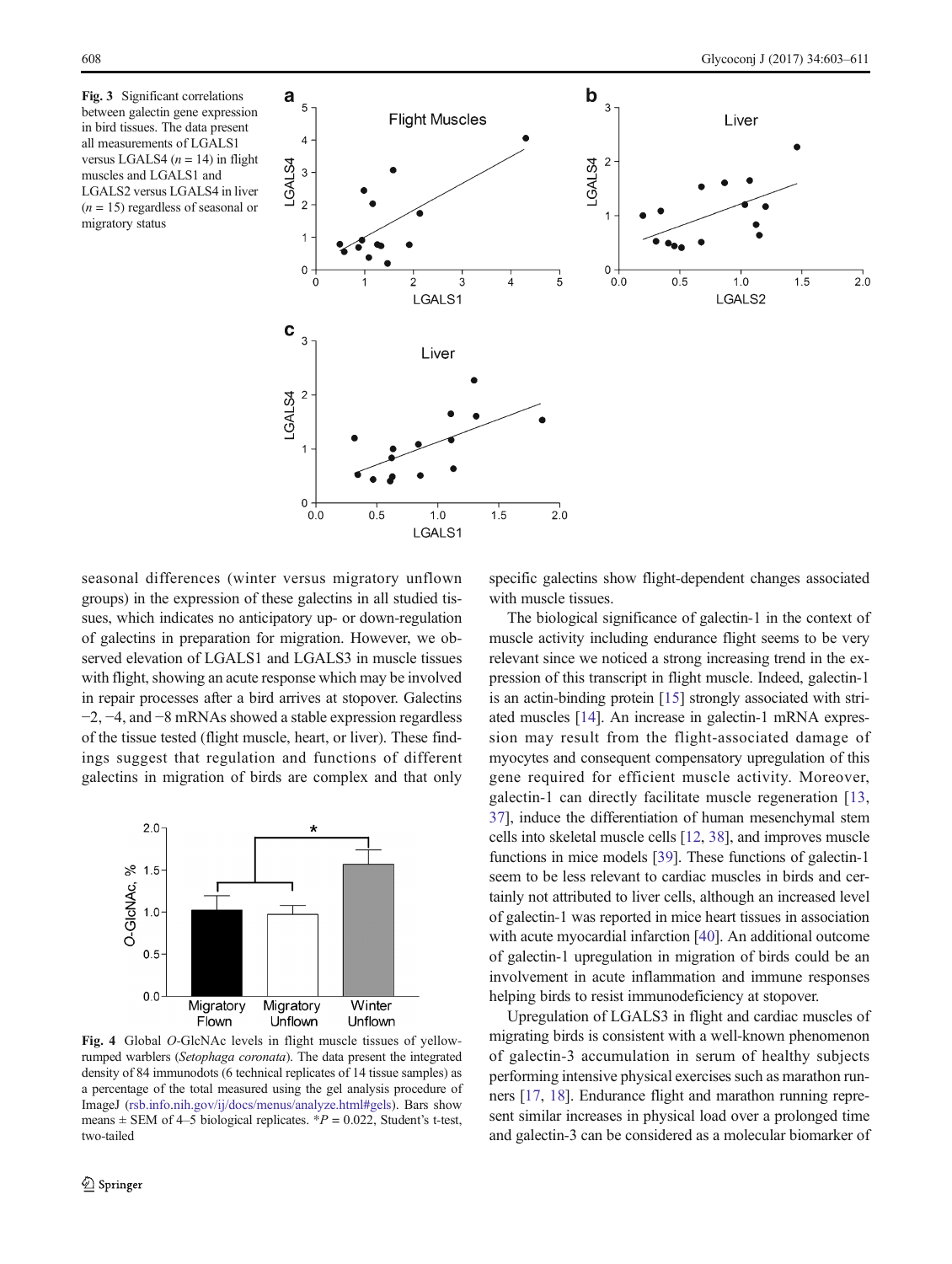<span id="page-6-0"></span>this physical challenge at both transcript and protein levels. Notably, galectin-3 is a reliable marker of heart failure and fibrosis [[41\]](#page-8-0), which reflect the tissue damage and correlate with accumulation of collagen in myocardium [\[42](#page-8-0)–[44\]](#page-8-0). It should be noted that LGALS3 is a classical stress-sensitive gene, which is upregulated by hypoxia, serum deprivation, oxidants, and other stress stimuli in a variety of human cell culture models [[8,](#page-7-0) [45](#page-8-0)–[47](#page-8-0)] due to the presence of HIF1 $\alpha$  and NF-κB recognizing domains in its promoter [[45](#page-8-0)]. Functions of galectin-3 are largely variable depending on its localization in cells, namely extracellularly galectin-3 induces apoptosis [\[48\]](#page-8-0) and mediates cell adhesion [\[49](#page-8-0)], in the nucleus it regulates premRNA splicing [\[50\]](#page-8-0) and expression of certain genes [[51](#page-8-0)], and in cytoplasm it inhibits apoptosis [[52](#page-8-0), [53\]](#page-8-0) and modulates transmembrane signaling [\[54\]](#page-8-0). As such, source, amount, and localization of galectin-3 are critical unknowns, which require further attention to understand the physiological significance of galectin-3 upregulation in migration of birds, which might be mostly related to tissue repair mechanisms. Indeed, changes in the expression of galectin-3 (and galectin-1) can be metabolic, since the activity of key metabolic enzymes in the muscles of migrant birds are upregulated, compared to nonmigratory birds [[55\]](#page-8-0). In the autumn, flight muscles are primed by promoting protein-mediated fatty acid transport and oxidation [[56](#page-8-0)]. In terms of molecular mechanisms, flight-induced oxidative stress in bird tissues [[21\]](#page-7-0) could be responsible for the upregulation of LGALS1 and LGALS3 as recently demonstrated in a model of granulocyte differentiation of human HL-60 cells [[47\]](#page-8-0).

The mRNA expression of galectins −2, −4, and −8 in skeletal muscles, heart, and liver was not changed regardless seasonal or flight-related variations. These specific galectins are relatively less studied than galectins −1 and −3, and it is premature to explain their stable expression between bird tissues. Most likely, these galectins fit to the category of microenvironmental stress-resistant galectins [[8\]](#page-7-0) balancing a physiological sustainability of galectin networks in different tissues of healthy migrant birds. It should be noted, however, that the expression of galectins −2, −4, and −8 is misbalanced and significantly increased in sera of patients with colorectal and breast cancer [[57\]](#page-8-0) demonstrating challenging differences of physiological and pathological galectin networks. As we noticed significant positive correlations in the expression of galectin-1 transcripts versus galectin-2 and galectin-4, further thorough examination of these galectins is required using an increased sample size of birds. Molecular mechanisms responsible for differential expression and localization of galectins in tissues from flown and unflown birds remain to be studied. We can suggest, however, that the migratory phenotype requires secreted rather than intracellular galectins because the level of O-GlcNAc was decreased in flight muscles of birds from this group. Indeed, O-GlcNAcylation is an intracellular process and none of O-GlcNAcylated proteins reside on the

outside of cells [\[22\]](#page-7-0). Therefore, it is likely that fall migratory conditions shift the O-GlcNAc dynamic balance to hypoglycosylation in comparison with winter conditions as per circadian rhythm regulation [[58,](#page-8-0) [59](#page-8-0)]. The lower O-GlcNAc levels may provide a better setup and readiness for endurance flight, although it could vary depending on the biological context of physical exercises. For instance, protein O-GlcNAcylation was decreased in heart of swim-exercised mice [\[25\]](#page-7-0) while it was increased in rat skeletal muscles as a result of treadmill running [[27](#page-7-0), [28\]](#page-7-0). Many variables such as exercise load, time, tissue type, and circadian rhythm should be considered in the future to explain these differences.

In conclusion, this study characterized for the first time the galectin mRNA expression profiles in flight muscle, cardiac, and liver tissues of yellow-rumped warblers, a non-model organism used to study ecophysiology and biochemistry of bird migration. Transcripts of five galectins were identified in all tissues, and in response to a four-hour endurance flight galectin-3 was found to be upregulated in both flight muscles and heart tissue whereas galectin-1 was upregulated in flight muscles only. These galectins are good candidates as molecular biomarkers of bird migration and recent arrival for field studies, although a functional significance of the galectin upregulation remains to be discovered. Since there is evidence of galectin activity being indicative of acute exercise in flight and heart muscles and decreased level of O-GlcNAc in flight muscle, it could be advantageous to expand this study to measure circulating levels of galectin proteins in blood.

Acknowledgements We thank Dr. David Smith for advice on bioinformatics, Dr. Robert Cumming for resources in his laboratory, and Dr. Peter Chidiac for providing RL2 antibody. The excellent technical assistance of Lin Zhao, Amanda Cybulski, and Ali Sherazi is gratefully appreciated.

#### Compliance with ethical standards

Funding This study was funded by the Research Western Internal Research Programs (#R5082) to AVT and by an NSERC Discovery Grant (RGPIN 05245–2015) to CGG.

Conflict of interest The authors declare that they have no conflict of interest.

Ethical approval All applicable international, national, and/or institutional guidelines for the care and use of animals were followed.

#### References

- 1. McWilliams, S.R., Guglielmo, C.G., Pierce, B., Klaassen, M.: Flying, fasting, and feeding in birds during migration: a nutritional and physiological ecology perspective. J. Avian Biol. 35, 377–393 (2004)
- 2. Guglielmo, C.G.: Move that fatty acid: fuel selection and transport in migratory birds and bats. Integr. Comp. Biol. 50, 336–345 (2010)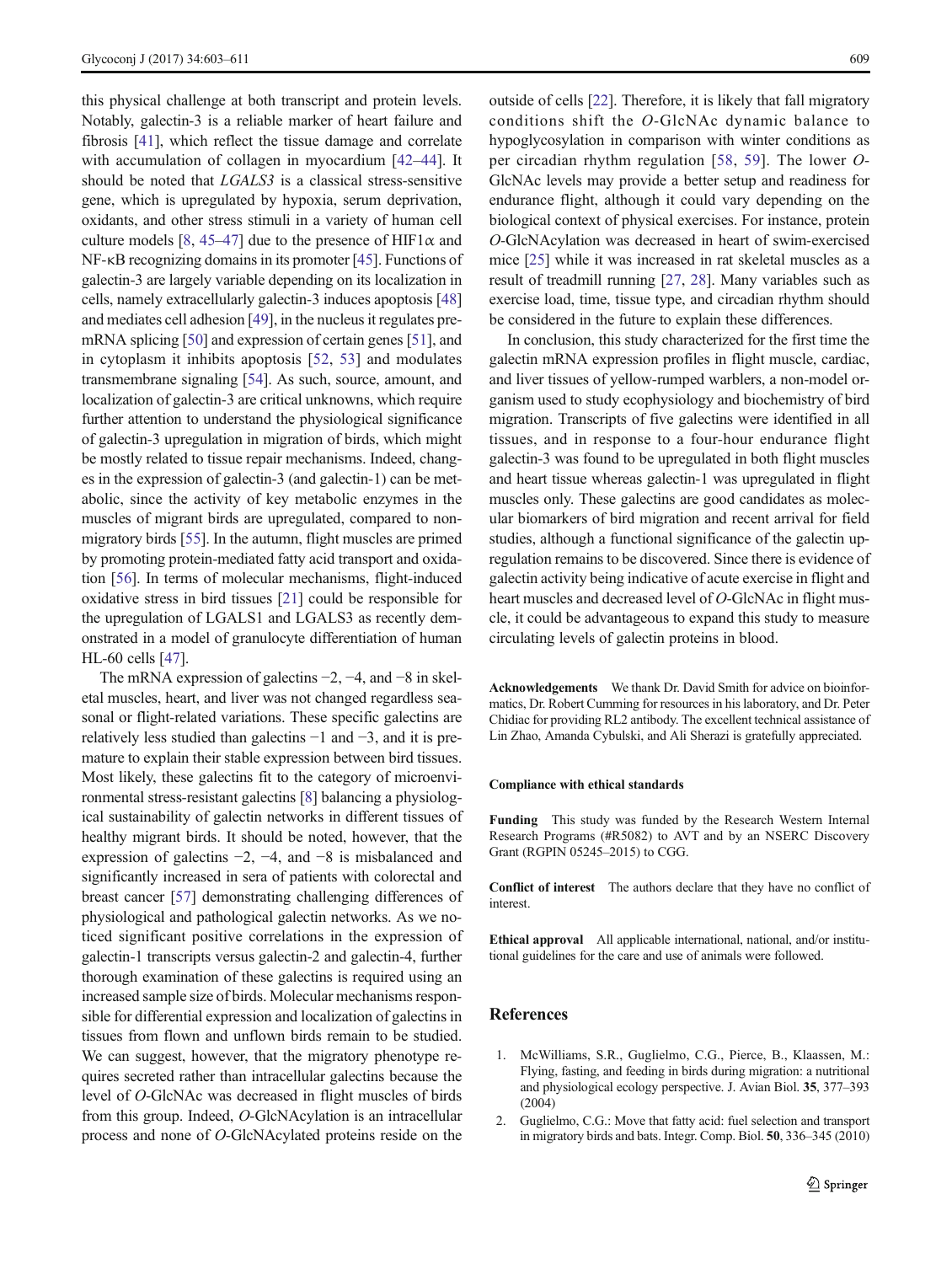- <span id="page-7-0"></span>3. Nebel, S., Bauchinger, U., Buehler, D.M., Langlois, L.A., Boyles, M., Gerson, A.R., Price, E.R., McWilliams, S.R., Guglielmo, C.G.: Constitutive immune function in European starlings, Sturnus vulgaris, is decreased immediately after an endurance flight in a wind tunnel. J. Exp. Biol. 215, 272–278 (2010)
- 4. Nebel, S., Buehler, D.M., MacMillan, A., Guglielmo, C.G.: Flight performance of western sandpipers, Calidris mauri, remains uncompromised when mounting an acute phase immune response. J. Exp. Biol. 216, 2752–2759 (2013)
- 5. Bauchinger, U., Biebach, H.: Differential catabolism of muscle protein in garden warblers (Sylvia borin): flight and leg muscle act as a protein source during long-distance migration. J. Comp. Physiol. B. 171, 293–301 (2001)
- 6. Guglielmo, C.G., Piersma, T., Williams, T.D.: A sportphysiological perspective on bird migration: evidence for flightinduced muscle damage. J. Exp. Biol. 204, 2683–2690 (2001)
- 7. Arthur, C.M., Baruffi, M.D., Cummings, R.D., Stowell, S.R.: Evolving mechanistic insights into galectin functions. Methods Mol. Biol. 1207, 1–35 (2015)
- 8. Timoshenko, A.V.: Towards molecular mechanisms regulating the expression of galectins in cancer cells under microenvironmental stress conditions. Cell. Mol. Life Sci. 72, 4327–4340 (2015)
- 9. Rapoport, E.M., Matveeva, V.K., Kaltner, H., André, S., Vokhmyanina, O.A., Pazynina, G.V., Severov, V.V., Ryzhov, I.M., Korchagina, E.Y., Belyanchikov, I.M., Gabius, H.J., Bovin, N.V.: Comparative lectinology: delineating glycan-specificity profiles of the chicken galectins using neoglycoconjugates in a cell assay. Glycobiology. 25, 726–734 (2015)
- 10. Kasai, K., Hirabayashi, J.: Galectins: a family of animal lectins that decipher glycocodes. J. Biochem. 119, 1–8 (1996)
- 11. Yang, R.Y., Liu, F.T.: Galectins in cell growth and apoptosis. Cell. Mol. Life Sci. 60, 267–276 (2003)
- 12. Chan, J., O'Donoghue, K., Gavina, M., Torrente, Y., Kennea, N., Mehmet, H., Stewart, H., Watt, D.J., Morgan, J.E., Fisk, N.M.: Galectin-1 induces skeletal muscle differentiation in human fetal mesenchymal stem cells and increases muscle regeneration. Stem Cells. 24, 1879–1891 (2005)
- 13. Georgiadis, V., Stewart, H.J., Pollard, H.J., Tavsanoglu, Y., Prasad, R., Horwood, J., Deltour, L., Goldring, K., Poirier, F., Lawrence-Watt, D.J.: Lack of galectin-1 results in defects in myoblast fusion and muscle regeneration. Dev. Dyn. 236, 1014–1024 (2007)
- 14. Dias-Baruffi, M., Stowell, S.R., Song, S., Arthur, C.M., Cho, M., Rodrigues, L.C., Montes, M.A.B., Rossi, M.A., James, J.A., McEver, R.P., Cummings, R.D.: Differential expression of immunomodulatory galectin-1 in peripheral leukocytes and adult tissues and its cytosolic organization in striated muscle. Glycobiology. 20, 507–520 (2010)
- 15. González, M.M., Yoshizaki, L., Wolfenstein-Todel, C., Fink, N.E.: Isolation of galectin-1 from human platelets: its interaction with actin. Protein J. 31, 8–14 (2012)
- 16. Christenson, R.H., Duh, S.H., Wu, A.H., Smith, A., Abel, G., deFilippi, C.R., Wang, S., Adourian, A., Adiletto, C., Gardiner, P.: Multi-center determination of galectin-3 assay performance characteristics: Anatomy of a novel assay for use in heart failure. Clin. Biochem. 43, 683–690 (2010)
- 17. Hättasch, R., Spethmann, S., de Boer, R.A., Ruifrok, W.P., Schattke, S., Wagner, M., Schroeckh, S., Durmus, T., Schimke, I., Sanad, W., Baumann, G., Borges, A.C., Knebel, F.: Galectin-3 increase in endurance athletes. Eur. J. Prev. Cardiol. 21, 1192– 1199 (2014)
- 18. Salvagno, G.L., Schena, F., Gelati, M., Danese, E., Cervellin, G., Guidi, G.C., Lippi, G.: The concentration of high-sensitivity troponin I, galectin-3 and NT-proBNP substantially increase after a 60 km ultramarathon. Clin. Chem. Lab. Med. 52, 267–272 (2014)
- 20. Ozaki, K., Inoue, K., Sato, H., Lida, A., Ohnishi, Y., Sekine, A., Sato, H., Odashiro, K., Nobuyoshi, M., Hori, M., Nakamura, Y., Tanaka, T.: Functional variation in LGALS2 confers risk of myocardial infarction and regulates lymphotoxin-α secretion in vitro. Nature. 429, 72–75 (2004)
- 21. Dick, M.F.: The long haul: migratory flight preparation and performance in songbirds. PhD Thesis, The University of Western Ontario. Electronic Thesis and Dissertation Repository 4520 (2017). <http://ir.lib.uwo.ca/etd/4520>
- 22. Hart, G.W., Akimoto, Y.: The O-GlcNAc modification. In: Varki, A. et al (eds.) Essentials of Glycobiology, 2nd edition, pp. 263–279. Cold Spring Harbor Laboratory Press, Cold Spring Harbor, New York (2009)
- 23. Harwood, K.R., Hanover, J.A.: Nutrient-driven O-GlcNAc cycling - think globally but act locally. J. Cell Sci. 127, 1857–1867 (2014)
- 24. Martinez, M.R., Dias, T.B., Natov, P.S., Zachara, N.E.: Stressinduced O-GlcNAcylation: an adaptive process of injured cells. Biochem. Soc. Trans. 45, 237–249 (2017)
- 25. Belke, D.D.: Swim-exercised mice show a decreased level of protein O-GlcNAcylation and expression of O-GlcNAc transferase in heart. J. Appl. Physiol. 111, 157–162 (2011)
- 26. Bennett, C.E., Johnsen, V.L., Shearer, J., Belke, D.D.: Exercise training mitigates aberrant cardiac protein O-GlcNAcylation in streptozotocin-induced diabetic mice. Life Sci. 92, 657–663 (2013)
- 27. Peternelj, T.T., Marsh, S.A., Strobel, N.A., Matsumoto, A., Briskey, D., Dalbo, V.J., Tucker, P.S., Coombes, J.S.: Glutathione depletion and acute exercise increase O-GlcNAc protein modification in rat skeletal muscle. Mol. Cell. Biochem. 400, 265–275 (2015)
- 28. Hortemo, K.H., Lunde, P.K., Anonsen, J.H., Kvaløy, H., Munkvik, M., Rehn, T.A., Sjaastad, I., Lunde, I.G., Aronsen, J.M., Sejersted, O.M.: Exercise training increases protein O-GlcNAcylation in rat skeletal muscle. Phys. Rep. 4, e12896 (2016). doi:[10.14814/phy2.12896](http://dx.doi.org/10.14814/phy2.12896)
- 29. Bond, M.R., Hanover, J.A.: A little sugar goes a long way: the cell biology of O-GlcNAc. J. Cell Biol. 208, 869–880 (2015)
- 30. Hart, C., Chase, L.G., Hajivandi, M., Agnew, B.: Metabolic labeling and click chemistry detection of glycoprotein markers of mesenchymal stem cell differentiation. Methods Mol. Biol. 698, 459– 484 (2011)
- 31. Bhat, R., Lerea, K.M., Peng, H., Kaltner, H., Gabius, H.J., Newman, S.A.: A regulatory network of two galectins mediates the earliest steps of avian limb skeletal morphogenesis. BMC Dev. Biol. 11, 6 (2011). doi[:10.1186/1471-213X-11-6](http://dx.doi.org/10.1186/1471-213X-11-6)
- 32. Ye, J., Coulouris, G., Zaretskaya, I., Cutcutache, I., Rozen, S., Madden, T.: Primer-BLAST: a tool to design target-specific primers for polymerase chain reaction. BMC Bioinformatics. 13, 134 (2012). doi[:10.1186/1471-2105-13-134](http://dx.doi.org/10.1186/1471-2105-13-134)
- 33. Den, H., Malinzak, D.A.: Isolation and properties of β-Dgalactoside-specific lectin from chick embryo thigh muscle. J. Biol. Chem. 252, 5444–5448 (1977)
- 34. Nowak, T.P., Kobiler, D., Roel, L.E., Barondes, S.H.: Developmentally regulated lectin from embryonic chick pectoral muscle. Purification by affinity chromatography. J. Biol. Chem. 252, 6026–6030 (1977)
- 35. Hardiville, S., Hart, G.W.: Nutrient regulation of signaling, transcription, and cell physiology by O-GlcNAcylation. Cell Metab. 20, 208–213 (2014)
- 36. Uhlén, M., Fagerberg, L., Hallström, B.M., Lindskog, C., Oksvold, P., Mardinoglu, A., Sivertsson, Å., Kampf, C., Sjöstedt, E., Asplund, A., Olsson, I., Edlund, K., Lundberg, E., Navani, S., Szigyarto, C.A., Odeberg, J., Djureinovic, D., Takanen, J.O., Hober, S., Alm, T., Edqvist, P.H., Berling, H., Tegel, H., Mulder, J., Rockberg, J., Nilsson, P., Schwenk, J.M., Hamsten, M., von